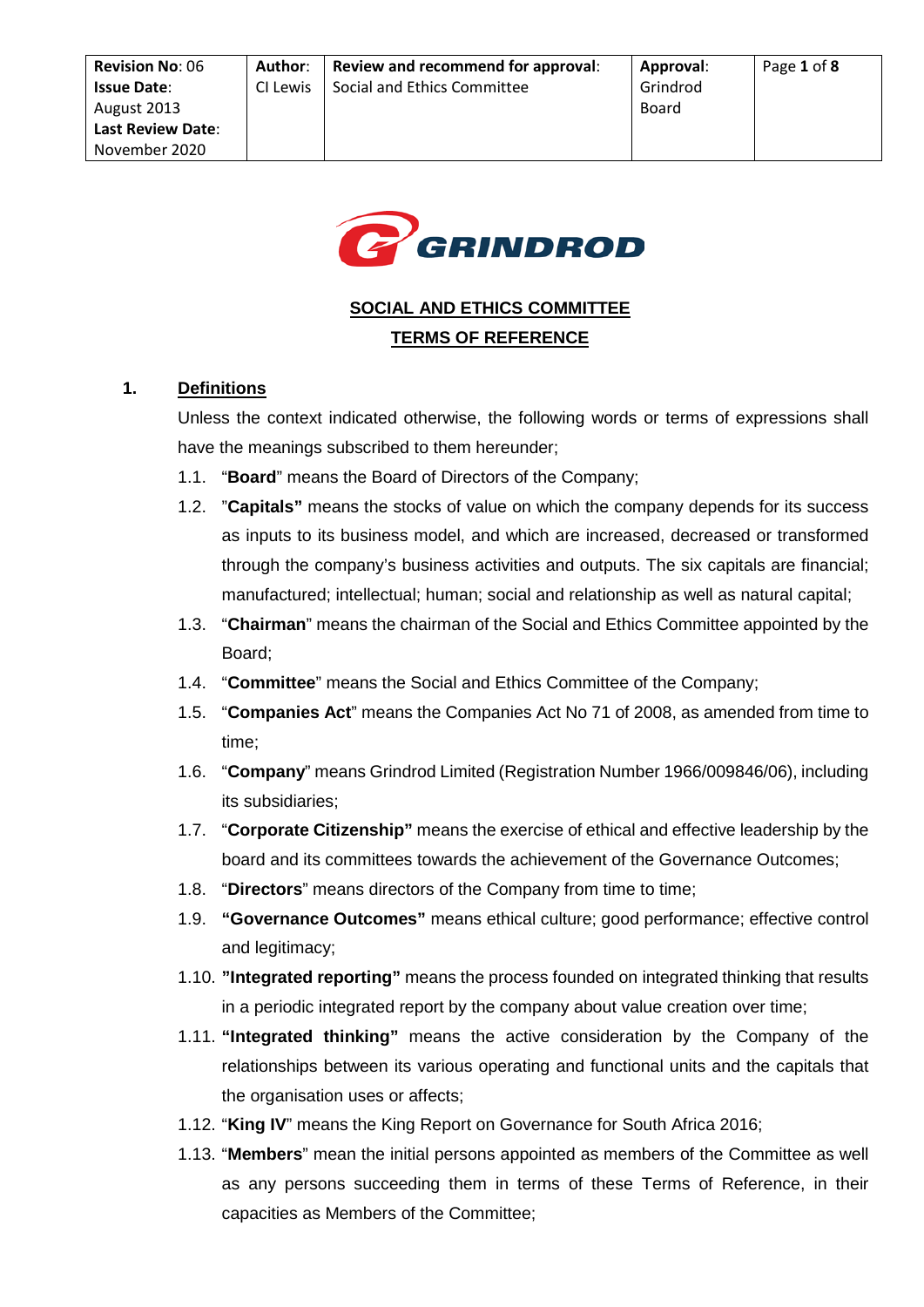**Author**:

Page **2** of **8**

- 1.15. "**Regulations**" means the Regulations published under GN R351 in GG 34239 of 26 April 2011 in terms of the Companies Act, as amended from time to time;
- 1.16. "**SDGs"** means the Sustainable Development Goals, known as "Transforming our World: the 2030 Agenda for Sustainable Development", issued as a United Nations initiative, being an inter-governmental set of 17 aspirational goals with 69 targets;
- 1.17. "**Sustainable Development**" means development that meets the needs of the present without compromising the ability of future generations to meet their needs; and
- 1.18. "**Value Creation"** means the process which results in increases, decreases or transformations of the capitals changed by the organisation's business activities and outputs, resulting in positive, negative or neutral outcomes.

# **2. Introduction**

In terms of section 72(4) of the Companies Act, read with the Regulations, the Company is obliged to appoint a Social and Ethics Committee. Principle 4 of King IV states that the board of the company should appreciate that the company's core purpose, its risks and opportunities, strategy, business model, performance and sustainable development are all integrally connected and part of the value creation process.

Principle 8 of King IV states that the board should ensure that the delegation of duties and responsibilities to its various board committees promotes independent judgement, assists with the balance of power as well as the effective performance of its duties.

Principle 6 of King IV states that the board, and its committees should serve as a focal point and custodian of corporate governance in the company.

## **3. Appointment and Composition**

- 3.1. The Social and Ethics Committee is a committee of the Board, advisory in nature and accountable to the Board and to shareholders by reporting on an annual basis on the performance of its mandate.
- 3.2. Members will be appointed by the Board from amongst the Directors of the Company from time to time and shall consist of not less than three (3) members, the majority of which shall be non-executive directors. In deliberating on the appointment of Members, the Board should give due consideration to the ideal combination of skills required to fulfil the functions of the Committee.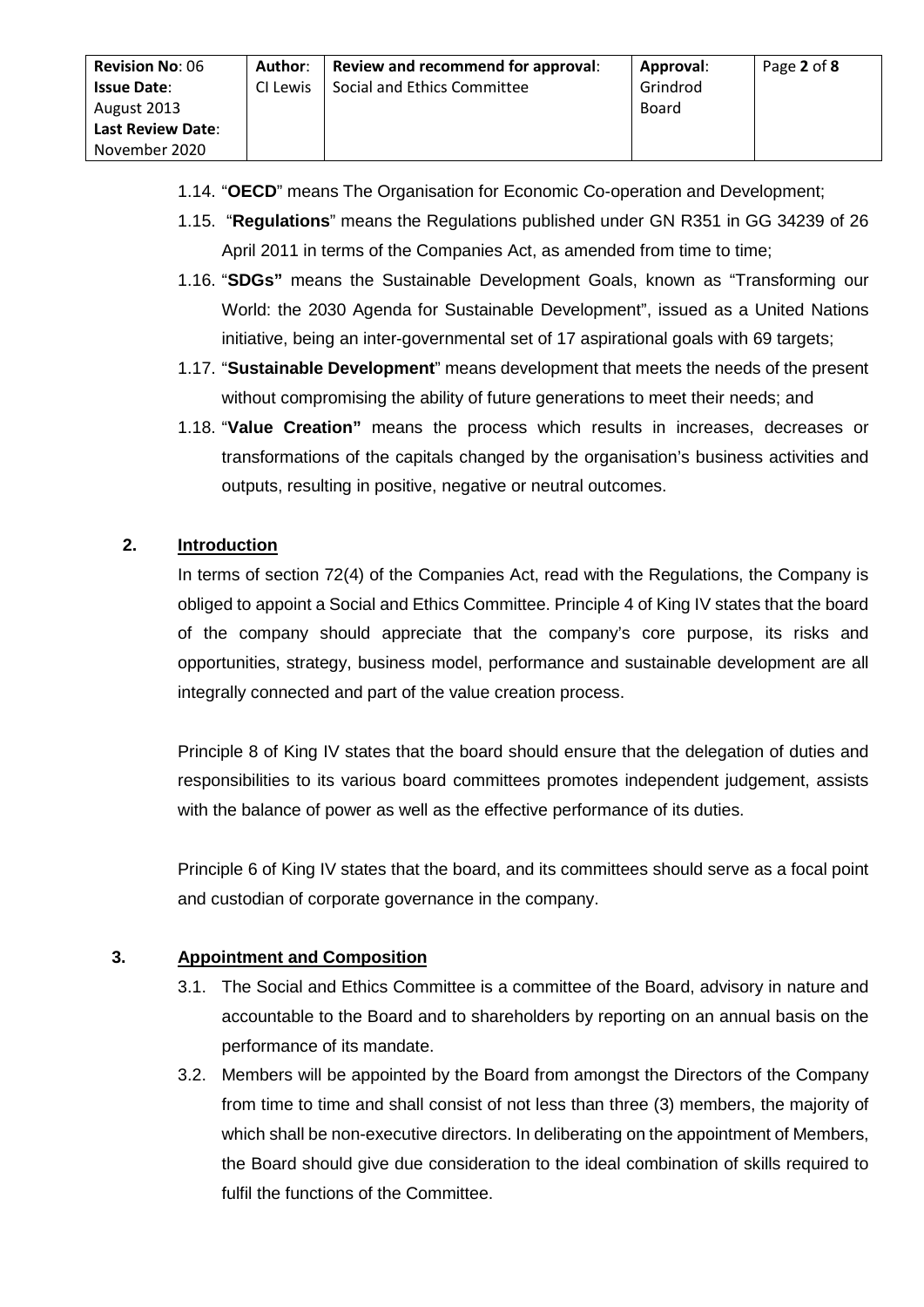- 3.3. The Board shall appoint the Chairman of the Committee, who shall be a non-executive director.
- 3.4. If any meeting of the Committee the Chairman is absent the remaining members present shall elect one of the members to chair that specific meeting.

# **4. Tenure of the committee**

The committee shall endure indefinitely, until such time as the Board may determine otherwise, subject to legislative and other requirements.

## **5. Ineligibility and disqualification of members**

A person is ineligible or disqualified to become a member of the Committee if such a person is ineligible or disqualified in terms of Section 69 of the Companies Act.

## **6. Secretary**

- 6.1. The company secretary or his/her nominee shall act as the secretary of the Committee.
- 6.2. The company secretary or his/her nominee shall take written minutes of all meetings of the members; circulate them to the members for correctness and ensure that the Chairman signs the minutes as a correct reflection of the proceedings at the meetings.
- 6.3. The company secretary shall maintain a minute book and a register of all resolutions of the Committee.

# **7. Mandate and responsibilities**

The Committee is to monitor the activities of the Company, including its subsidiaries, taking into consideration the relevant legislation, any other legal requirements or prevailing codes of best practice. The following basic responsibilities/powers form part of the mandate of the Committee:

## 7.1 Organisational Ethics

- 7.1.1 The members of the committee should individually and collectively assist the board by promoting and embedding the following values and characteristics: integrity; competence; responsibility; accountability; fairness and transparency.
- 7.1.2 Identifying and reviewing items that conflict with the practice of good corporate citizenship, the Company's code of ethics and/or any other policy of the Company that is of an ethical nature.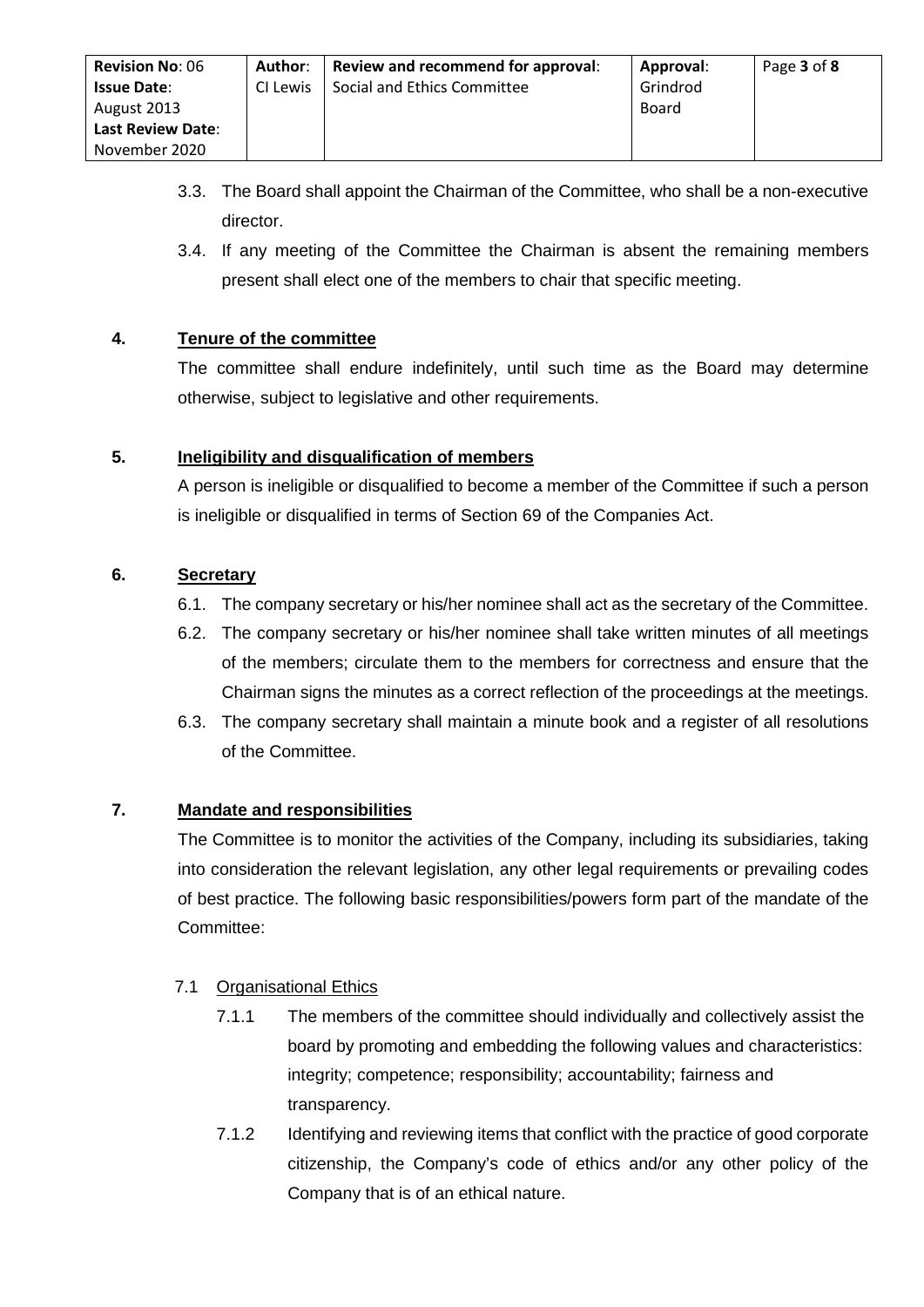- 7.1.3 Reviewing and monitoring the Company's policies on whistleblowing, tip offs anonymous or any other policy that may require independent investigation and facilitate this process in an expedient manner.
- 7.1.4 Reviewing and monitoring the ethical framework of the Company.

# 7.2. Responsible Corporate citizenship

The Committee is to monitor and review the Company's social and economic standing in terms of the goals and purposes of:

| Principle 1  | Businesses should support and respect the<br>protection<br>0f        |  |  |  |  |
|--------------|----------------------------------------------------------------------|--|--|--|--|
|              | internationally proclaimed human rights.                             |  |  |  |  |
| Principle 2  | Businesses should make sure that they are not complicit in human     |  |  |  |  |
|              | rights abuses.                                                       |  |  |  |  |
| Principle 3  | Businesses should uphold the freedom of association and the          |  |  |  |  |
|              | effective recognition of the right to collective bargaining.         |  |  |  |  |
| Principle 4  | Businesses should uphold the elimination of all forms of forced and  |  |  |  |  |
|              | compulsory labour.                                                   |  |  |  |  |
| Principle 5  | Businesses should uphold the effective abolition of child labour.    |  |  |  |  |
| Principle 6  | Businesses should uphold the elimination of discrimination in        |  |  |  |  |
|              | respect of employment and occupation.                                |  |  |  |  |
| Principle 7  | Businesses should support a precautionary<br>approach<br>to          |  |  |  |  |
|              | environmental challenges.                                            |  |  |  |  |
| Principle 8  | Businesses should undertake initiatives to promote greater           |  |  |  |  |
|              | environmental responsibility.                                        |  |  |  |  |
| Principle 9  | Businesses should encourage development and diffusion of             |  |  |  |  |
|              | environmentally friendly technologies.                               |  |  |  |  |
| Principle 10 | Businesses should work against corruption in all its forms including |  |  |  |  |
|              | extortion and bribery.                                               |  |  |  |  |
|              |                                                                      |  |  |  |  |

7.2.1 The 10 principles set out in the United Nations Global Compact Principles (see below);

- 7.2.2 The OECD recommendations regarding corruption;
- 7.2.3 Promotion of equality, prevention of unfair discrimination and reduction of corruption as well as contributions to development of communities in which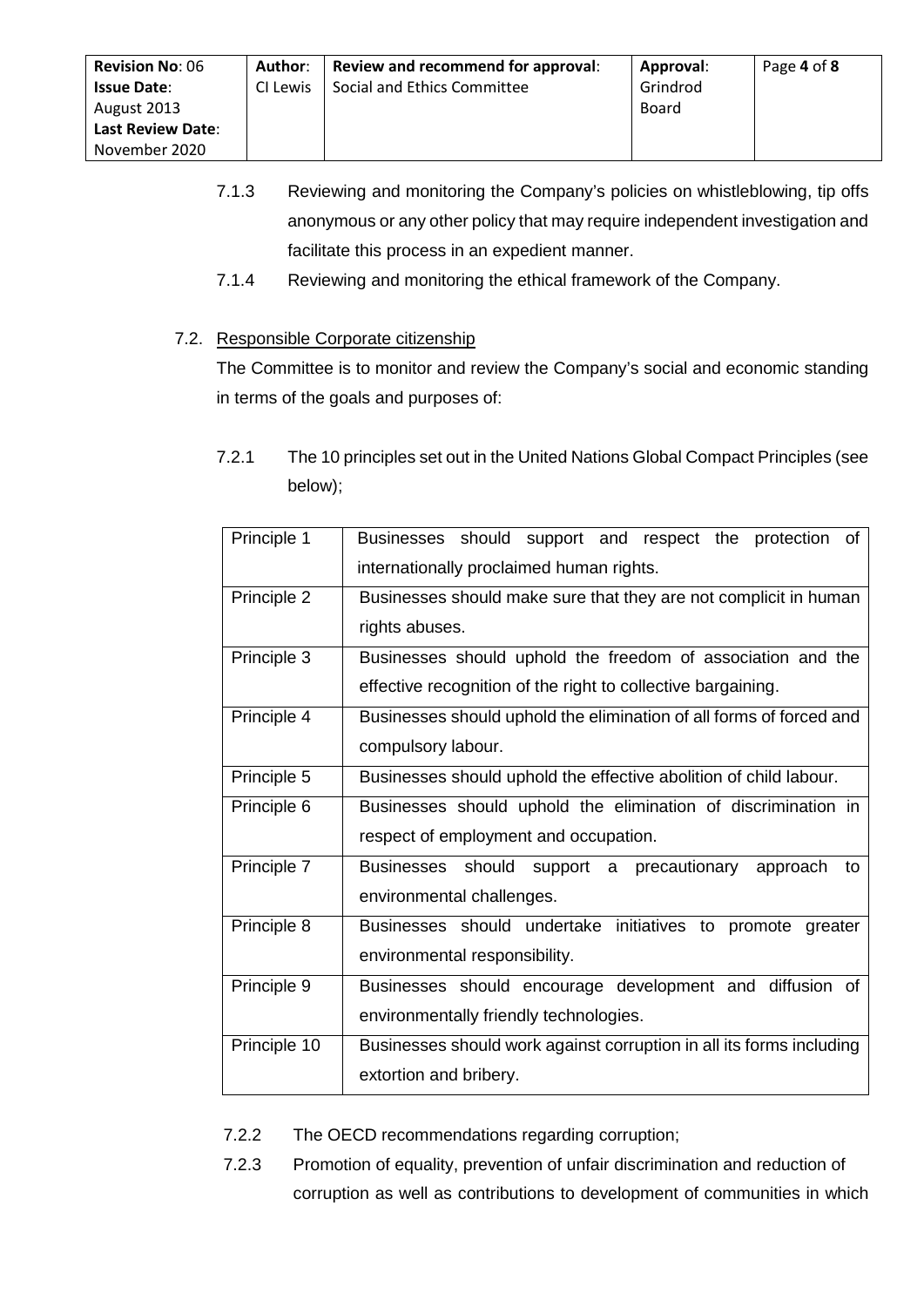its activities are predominantly conducted or within which its products or services are predominantly marketed;

- 7.2.4 Recording of sponsorships, donations and charitable giving;
- 7.2.5 The Committee is to monitor legal compliance at a group level and to assist the Company in ensuring that any/all appropriate, applicable charters and policies are adequately addressed.

## 7.3. Stakeholder relationships;

The Committee is required:

- 7.3.1 To set the direction for how stakeholder relationships should be approached and conducted in the company;
- 7.3.2 To approve the stakeholder policy that sets out the management of stakeholder relationships;
- 7.3.3 To review and monitor the implementation and management of the stakeholder policy, with specific reference to the following:
	- 7.3.3.1 Methodologies for identifying individual stakeholders and stakeholder groupings;
	- 7.3.3.2 Identification of material stakeholders based on the extent to which they affect, or are affected by the activities, outputs and outcomes of the company
	- 7.3.3.3 Management of stakeholder risk
	- 7.3.3.4 Formal mechanisms for engagement and communication with stakeholders
	- 7.3.3.5 Measurement of the quality of material stakeholder relationships
	- 7.3.3.6 Proactive engagement with shareholders
	- 7.3.3.7 Development of a group governance framework

## 7.4 Sustainable Development

One of the fundamental concepts of King IV is that value creation is to be accomplished in a sustainable manner. This is in line with the United Nations SDGs, the Africa Agenda 2063 as well as the South Africa's National Development Plan.

#### 7.4.1 *Safety, health and environment*

The Committee is required to take into consideration and to record the actions taken by the Company to reduce the negative impact of the activities,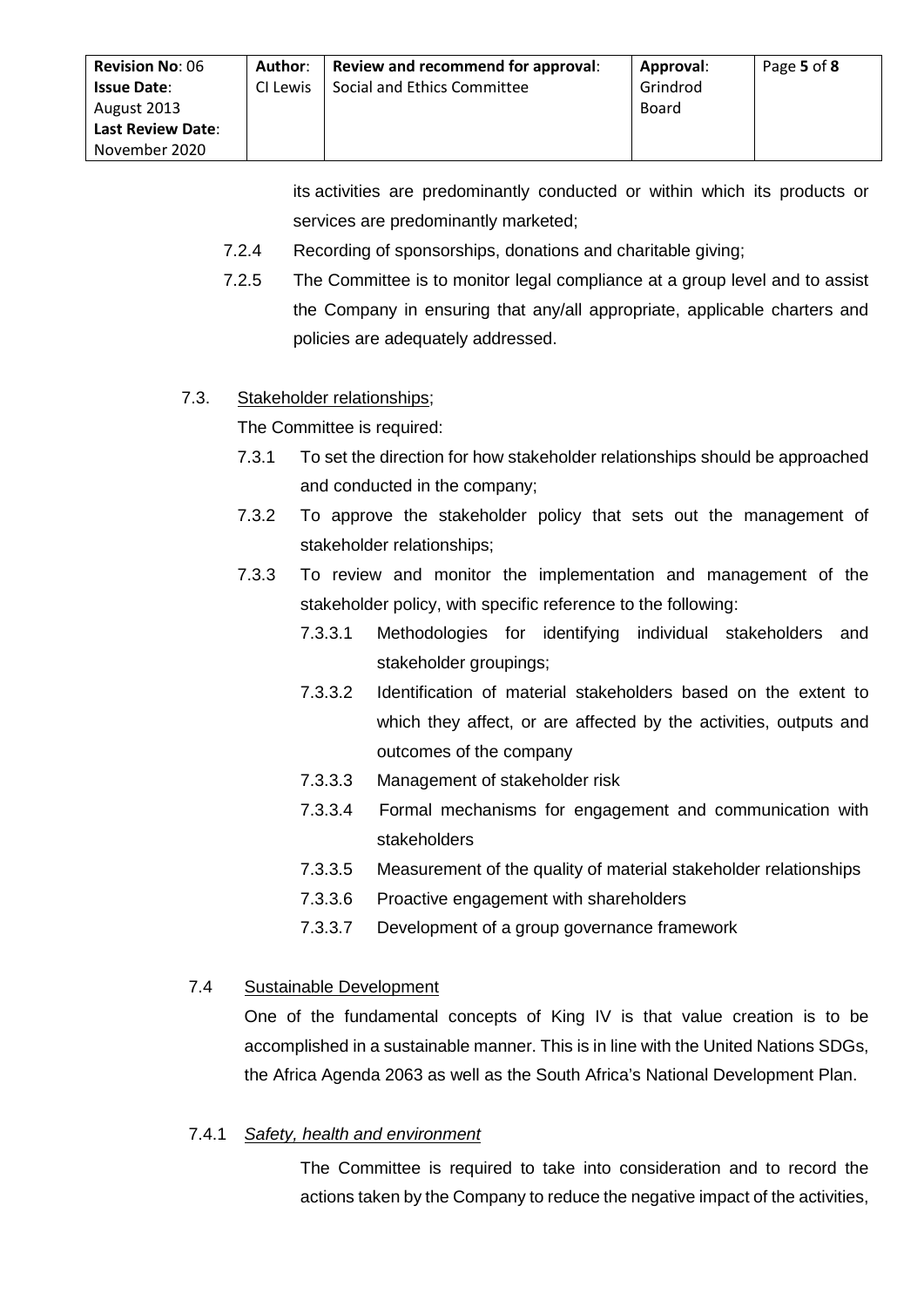products and/or services of the Company on the environment, health and public safety.

# 7.4.2 *Human capital*

The Committee is required to assess and monitor the Company's standing in terms of the International Labour Organisation Protocol on decent work and working conditions, employment relationships and contribution by the Company towards the educational development of its employees. The committee should monitor legal compliance relating to human capital and should recommend to the Board on areas that may require additional resources/ attention.

# 7.4.3 *ESG reporting*

Monitor and consider the Company's ESG reporting according to the FSTE/JSE Responsible Investment Index Themes.

# 7.4.4 *Transformation and B-BBEE*

The Committee is required to monitor that the Company has embraced and duly executed the necessary measures to ensure proper implementation of transformation and B-BBEE and:

- 7.4.4.1 To ensure that the Group develops and implements programmes to address the requirements of Broad Based Black Economic Empowerment and all other appropriate legislation and to drive throughout the divisions of the group the implementation and encouragement of these initiatives;
- 7.4.4.2 To drive the creation of a culture that embraces and supports legal compliance as well as to inculcate the culture of developing people to achieve their optimum potential in the implementation of transformation processes and establishment of empowerment businesses. This should form part of the business plan of the Company.
- 7.4.4.3 To assist the Company in establishing and fostering an environment where individuals of ability and application can develop their careers regardless of race, gender or background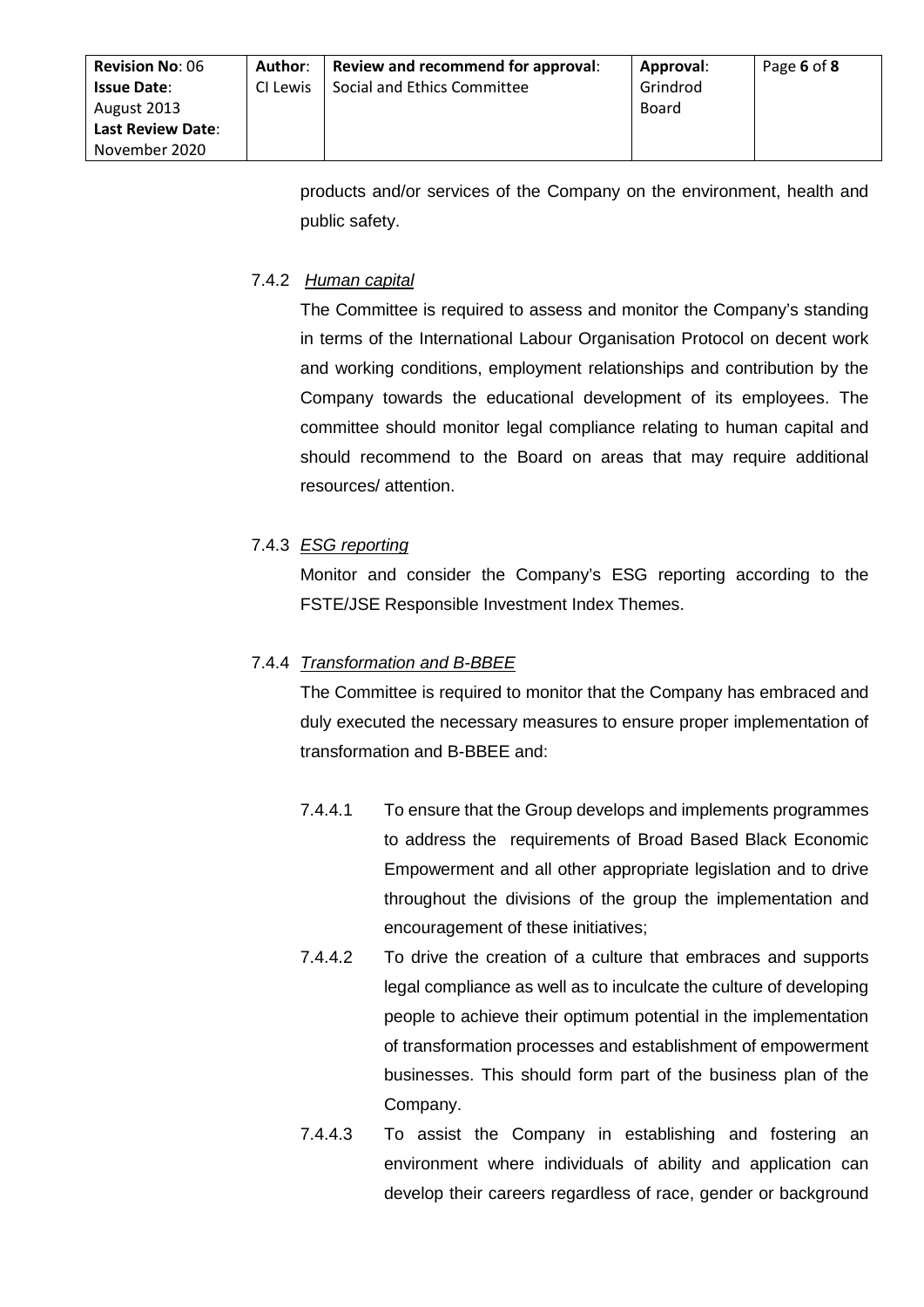| <b>Revision No: 06</b><br><b>Issue Date:</b><br>August 2013<br><b>Last Review Date:</b> | Author:<br>CI Lewis | Review and recommend for approval:<br>Social and Ethics Committee | Approval:<br>Grindrod<br>Board | Page 7 of 8 |
|-----------------------------------------------------------------------------------------|---------------------|-------------------------------------------------------------------|--------------------------------|-------------|
| November 2020                                                                           |                     |                                                                   |                                |             |

and all applications will be reviewed solely on experience, qualification, potential and ability.

7.4.4.4 To assist the Company in identifying special projects/initiatives to uplift disadvantaged communities within the areas where the Company's operations are situated, in line with the Group's socio economic development policy, with specific focus on educational upliftment.

## **8. Rights**

- 8.2. Require from any Director, Prescribed Officer or employee of the Company any information or explanation necessary for the performance of its functions.
- 8.3. Attend any general shareholders meeting.
- 8.4. Receive all notices of and other communication relating to any general shareholders meeting.
- 8.5. Be heard at any general shareholders meeting or any part of the meeting that concerns the committee's functions.

## **9. Meeting procedures**

# 9.1 *Frequency*

The Committee shall meet at least twice a year. Further meetings may be called by the Chairman of the committee, any member of the Committee or by the Board, chairman or CEO of the Board and shall be governed by the provisions of the Company's Memorandum of Incorporation relating to meeting procedures.

## 9.2 *Quorum*

- 9.2.1 A quorum for a meeting of the Committee shall be three members present personally and no business shall be conducted at a meeting of the Committee unless the requisite quorum is present
- 9.2.2 A resolution pursuant to achieving the objectives contained herein signed by all the members (unanimous resolution) shall be as effective for all purposes as if it had been passed at a meeting of the Committee duly convened, held and constituted.

## **10. General**

The Committee shall on an annual basis: